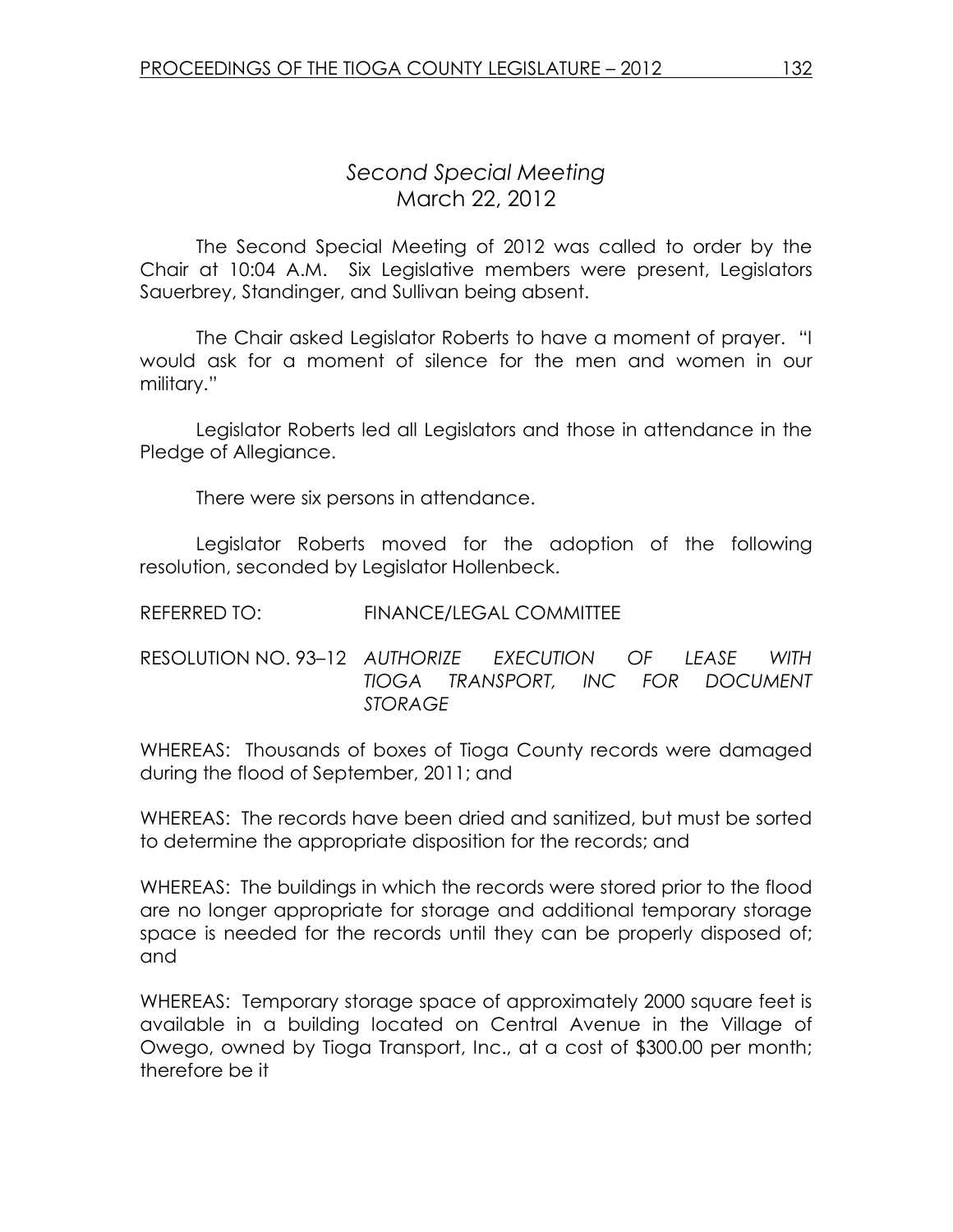RESOLVED: That the Chair of the Tioga County Legislature is authorized to execute a month to month lease with Tioga Transport, Inc. for the rental of approximately 2000 square feet of storage space in a building located on Central Avenue in the Village of Owego, at a cost of \$300.00 per month.

ROLL CALL VOTE

Yes – Legislators Roberts, Hollenbeck, Huttleston, Monell, Quinlan, and Weston.

No – None.

Absent – Legislators Sauerbrey, Standinger, and Sullivan.

RESOLUTION ADOPTED.

 Legislator Roberts moved for the adoption of the following resolution, seconded by Legislator Monell.

REFERRED TO: FINANCE/LEGAL COMMITTEE

RESOLUTION NO. 94–12 AUTHORIZE EXECUTION OF CONTRACT WITH PIAKER AND LYONS FOR AUDITING SERVICES FOR FLOOD CLEAN UP BILLS

WHEREAS: Tioga County buildings suffered extensive damage as a result of the Flood of September 2011; and

WHEREAS: Clean up costs in excess of one million dollars have been incurred as a result of the flood; and

WHEREAS: A determination has been made that due diligence requires an audit of the clean up bills before payment can be made; and

WHEREAS: The accounting firm of Piaker and Lyons CPA proposes to conduct the audit of the clean up bills at an average rate of \$100.00 per hour, with a total cost not to exceed \$7,500.00; therefore be it

RESOLVED: That the Chair of the Tioga County Legislature is authorized to execute an agreement with Piaker and Lyons CPA to conduct an audit of the clean up bills at an average rate of \$100.00 per hour, with the total cost not to exceed \$7,500.00.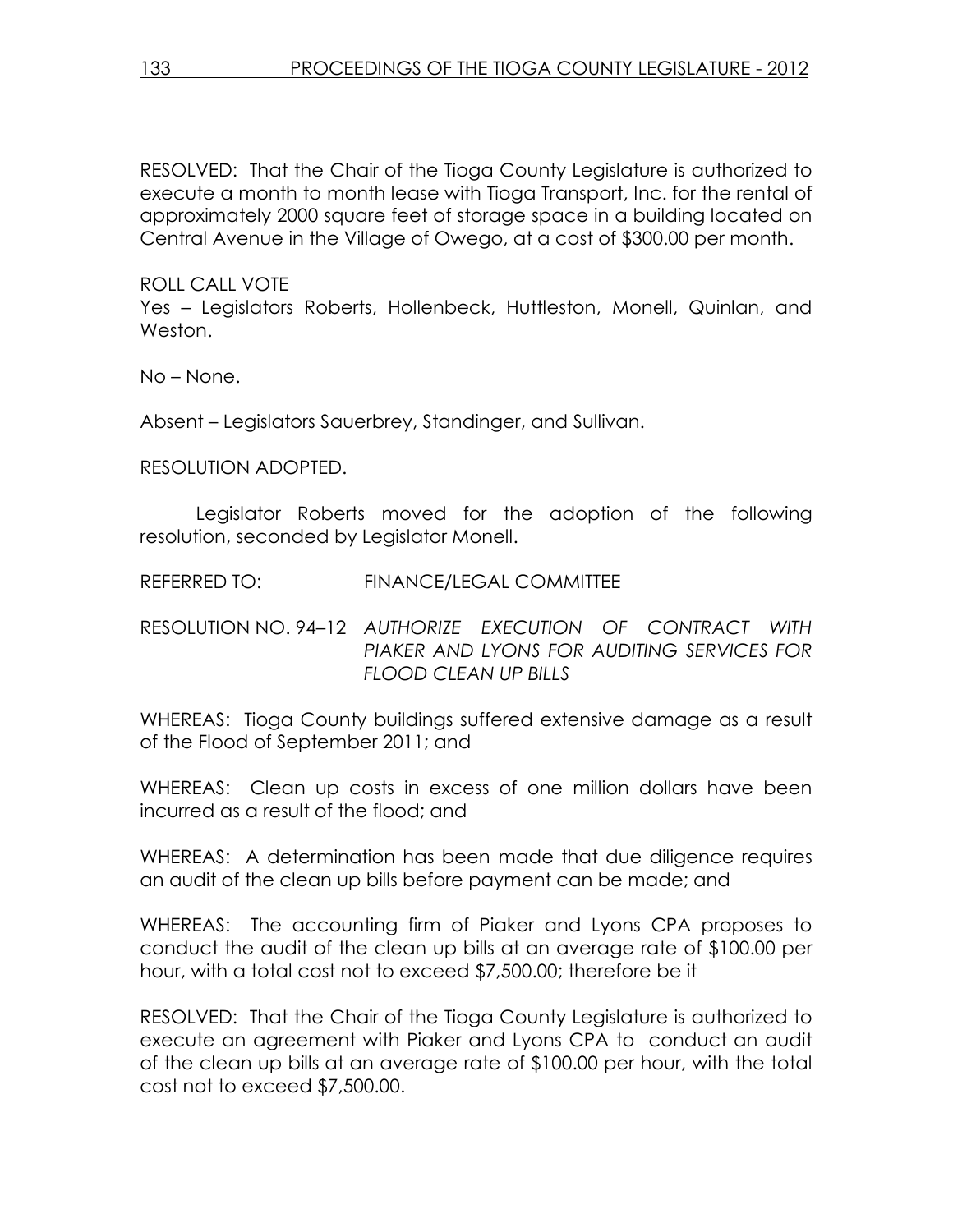ROLL CALL VOTE Yes – Legislators Roberts, Hollenbeck, Huttleston, Monell, Quinlan, and Weston.

No – None.

Absent – Legislators Sauerbrey, Standinger, and Sullivan.

RESOLUTION ADOPTED.

 Legislator Roberts moved for the adoption of the following resolution, seconded by Legislator Hollenbeck.

| REFERRED TO:         | LEGAL/FINANCE COMMITTEE                                                                           |
|----------------------|---------------------------------------------------------------------------------------------------|
| RESOLUTION NO. 95-12 | AUTHORIZE EXECUTION OF CONTRACT<br>WITH CDM TO DESIGN ELEVATOR<br>REPAIRS AND OTHER FLOOD REPAIRS |

WHEREAS: Facilities owned by Tioga County were damaged during the flood of September, 2011; and

WHEREAS: Elevators, electrical, boilers, and other building items were damaged at these facilities; and

WHEREAS: A contract has been secured to repair and mitigate these facilities to insure their operability and reduce the damage if a future flood occurs; and

WHEREAS: Tioga County Office Buildings are in need of flood repairs; and

WHEREAS: Tioga County would like to contract with CDM for the design and inspection of the damages; therefore be it

RESOLVED: That the Chair of the Tioga County Legislature is authorized to execute a contract with CDM for the design and inspection of these repairs and mitigation. There will be a contract with attachments as new repairs and/or mitigation is identified.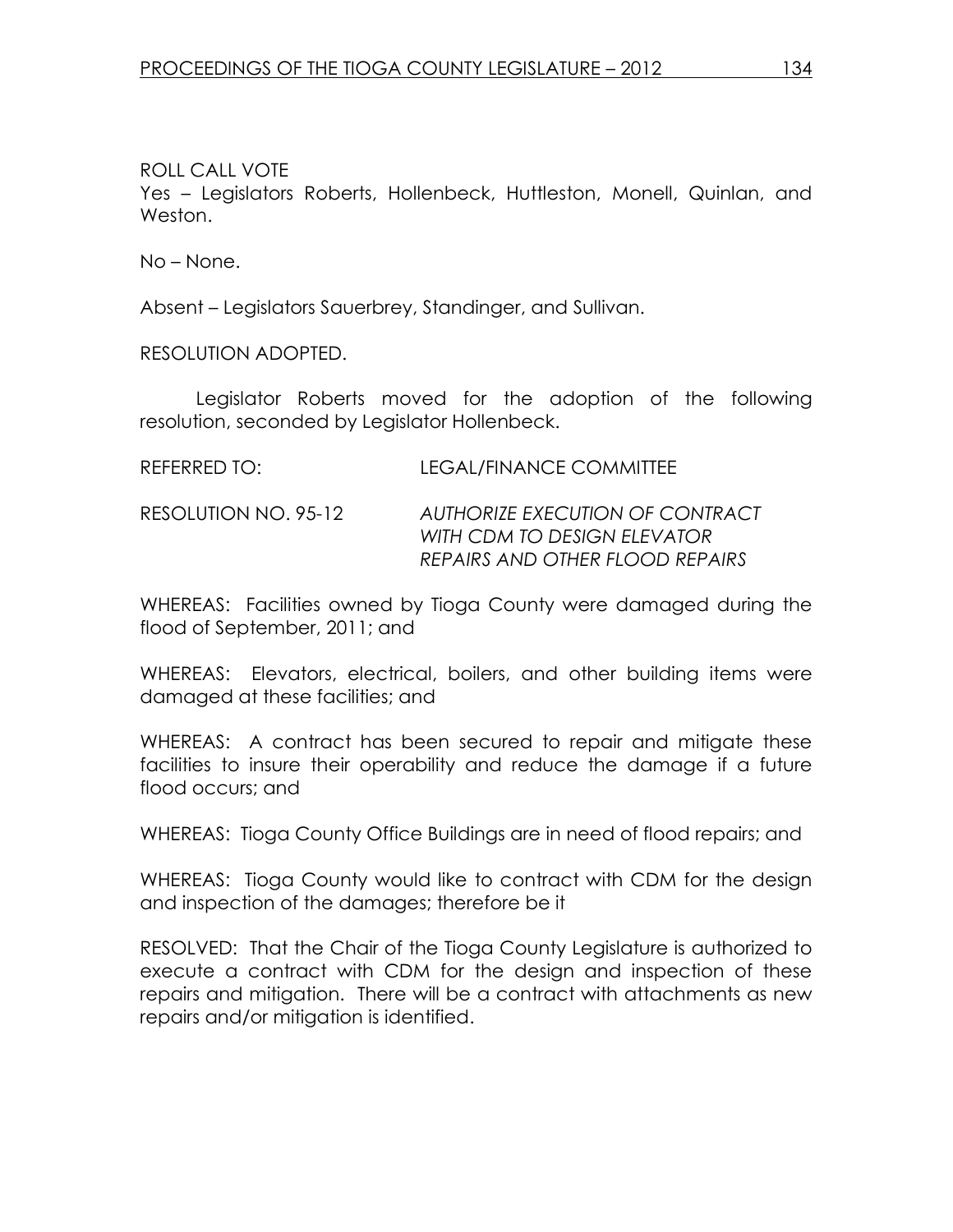ROLL CALL VOTE

Yes – Legislators Roberts, Hollenbeck, Huttleston, Monell, Quinlan, and Weston.

No – None.

Absent – Legislators Sauerbrey, Standinger, and Sullivan.

RESOLUTION ADOPTED.

 Legislator Roberts moved for the adoption of the following resolution, seconded by Legislator Hollenbeck.

## REFERRED TO: FINANCE/LEGAL COMMITTEE

RESOLUTION NO. 96–12 AUTHORIZE EXECUTION OF CONTRACT WITH ROGERS SERVICE GROUP FOR TRUCKING SERVICES FOR DOCUMENTS

WHEREAS: Tioga County buildings suffered extensive damage as a result of the Flood of September 2011; and

WHEREAS: Thousands of boxes of Tioga County records were damaged, and were freeze dried and sanitized by a company in Rushville, NY; and

WHEREAS: The records need to be transported back to Tioga County for further processing; and

WHEREAS: Rogers Service Group has agreed to transport the records from Rushville NY to Tioga County at a cost of \$250.00 per day per truck, and it is estimated that no more than 6 truckloads will be required in total to transport said records; therefore be it

RESOLVED: That the Chair of the Tioga County Legislature is authorized to execute an agreement with Rogers Service Group to provide transport services for Tioga County's records from Rushville NY to Tioga County at a cost of \$250.00 per day per truck.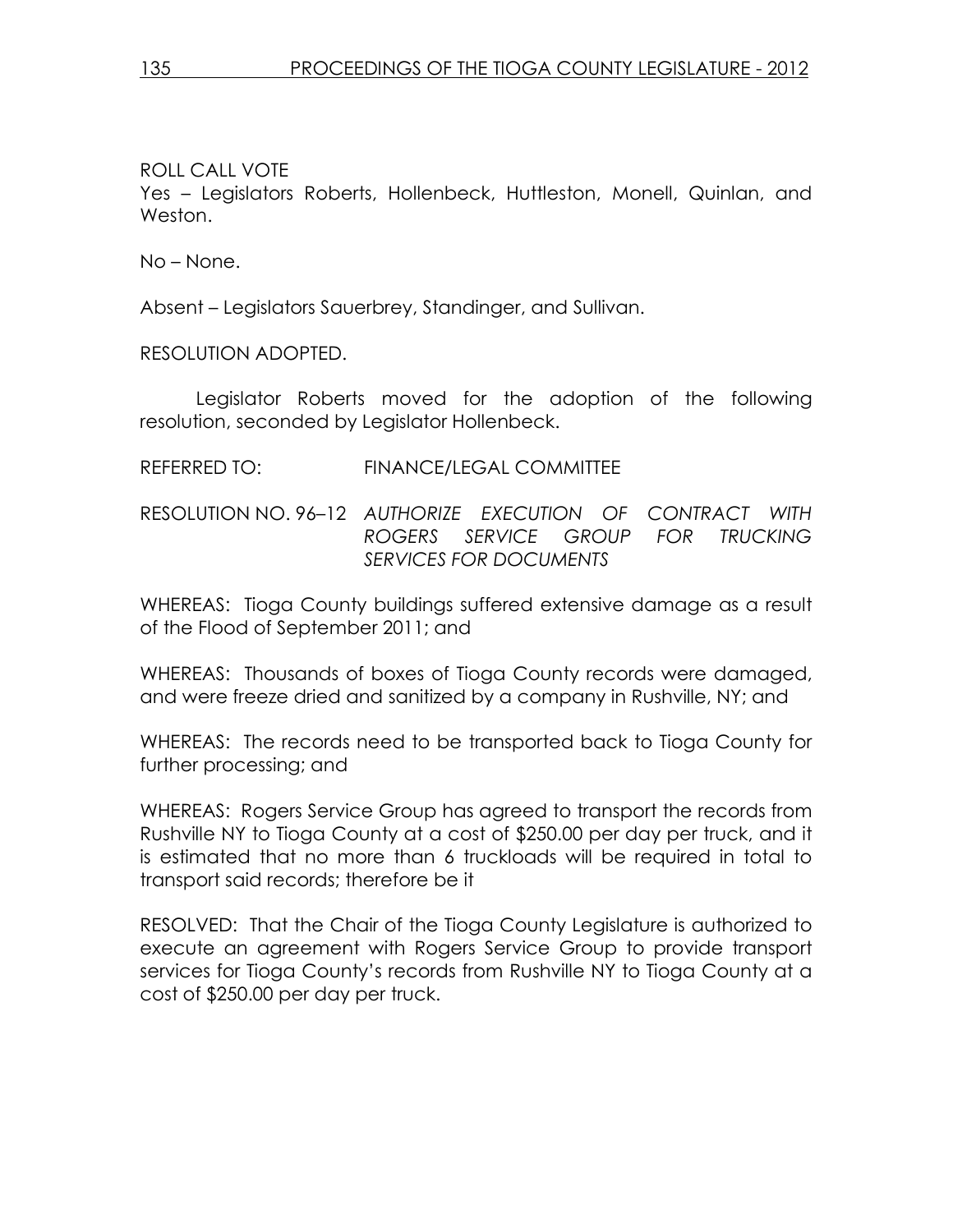ROLL CALL VOTE Yes – Legislators Roberts, Hollenbeck, Huttleston, Monell, Quinlan, and Weston.

No – None.

Absent – Legislators Sauerbrey, Standinger, and Sullivan.

RESOLUTION ADOPTED.

 Legislator Roberts moved for the adoption of the following resolution, seconded by Legislator Monell.

| REFERRED TO:         | <b>PUBLIC WORKS</b>             |
|----------------------|---------------------------------|
| RESOLUTION NO. 97-12 | AWARD BID – GASKILL ROAD BRIDGE |

WHEREAS: Tioga County bonded for a program for rehabilitation of various bridges within the County; and

**CONSTRUCTION** 

WHEREAS: Funding is available for the construction of the Gaskill Rd Bridge (BIN: 3335370) as part of the Bond Issue; and

WHEREAS: The commissioner of Public Works received sealed bids on March 14, 2012 and the bids were as follows:

| <b>Vector Construction</b><br>Cicero, NY      | \$721,387.00 |
|-----------------------------------------------|--------------|
| ING Civil Inc.<br>Watervliet, NY              | \$757,700.00 |
| Economy Paving<br>Cortland, NY                | \$764,880.80 |
| R. DeVincentis<br>Binghamton, NY              | \$830,000.00 |
| <b>Slate Hill Construction</b><br>Warners, NY | \$866,503.10 |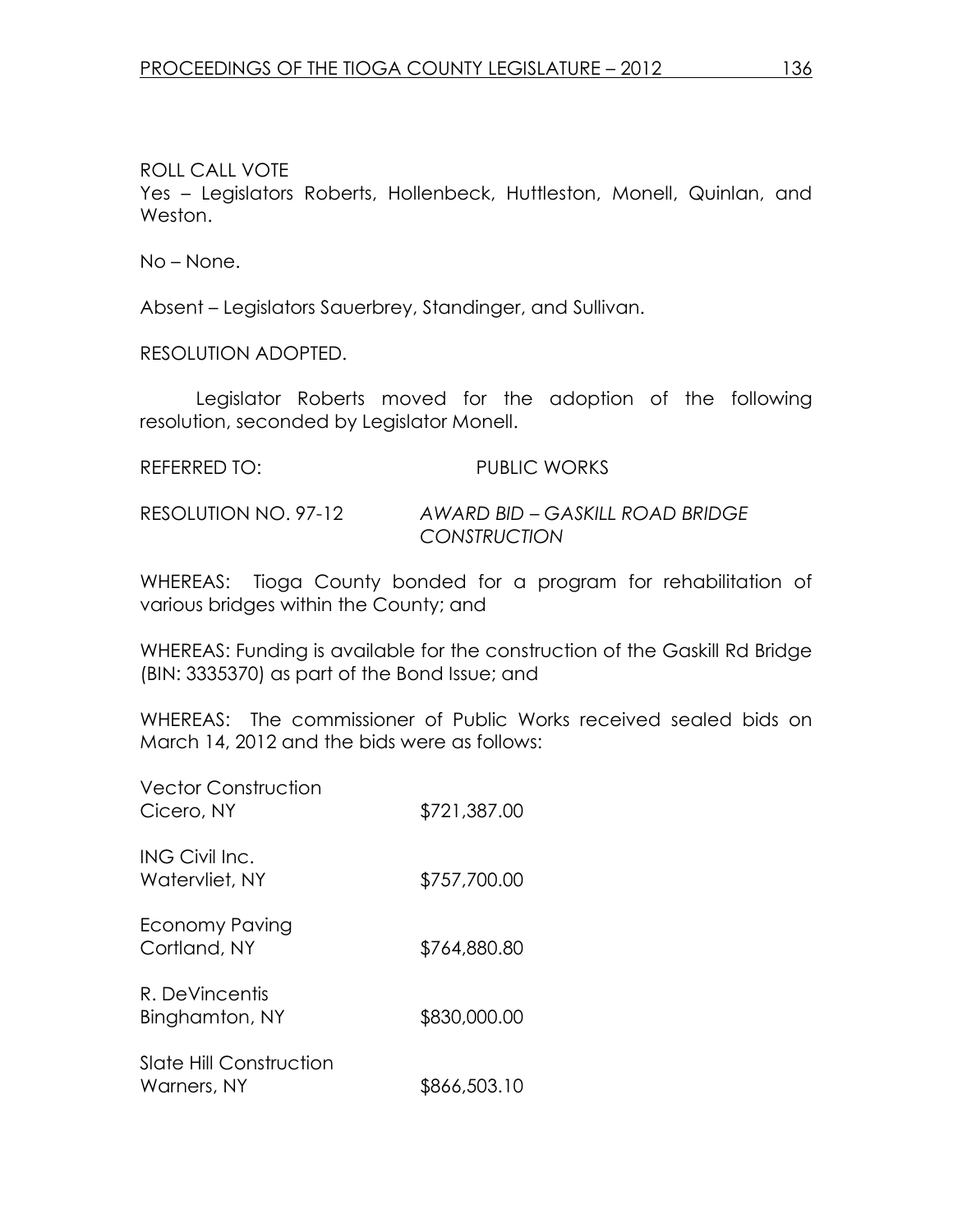Procon Construction Vestal, NY \$988,000.00

Fahs Construction Binghamton, NY \$1,057,000.00

And

WHEREAS: McFarland Johnson have completed the review of the bids and finds the low bidder Vector Construction, Cicero, NY meets all of the qualifications of the bid specifications; therefore be it

RESOLVED: That the Tioga County Legislature authorize awarding the bid to Vector Construction , Cicero, NY not to exceed \$721,387.00 to be paid out of Gaskill Rd. Bridge (BIN: 3335370) Account H2011.08.

ROLL CALL VOTE Yes – Legislators Roberts, Hollenbeck, Huttleston, Monell, Quinlan, and Weston.

No – None.

Absent – Legislators Sauerbrey, Standinger, and Sullivan.

RESOLUTION ADOPTED.

 Legislator Roberts moved for the adoption of the following resolution, seconded by Legislator Hollenbeck.

REFERRED TO: PUBLIC WORKS

RESOLUTION NO. 98-12 AWARD BID – DEAN CREEK ROAD BRIDGE (BIN: 3334850) AND SABIN ROAD BRIDGE (BIN: 334860) **CONSTRUCTION** 

WHEREAS: Tioga County bonded for a program for rehabilitation of various bridges within the County; and

WHEREAS: Funding is available for the construction of the Dean Creek Rd Bridge (BIN: 3334850) and Sabin Rd. Bridge (BIN: 3334860) as part of the Bond Issue; and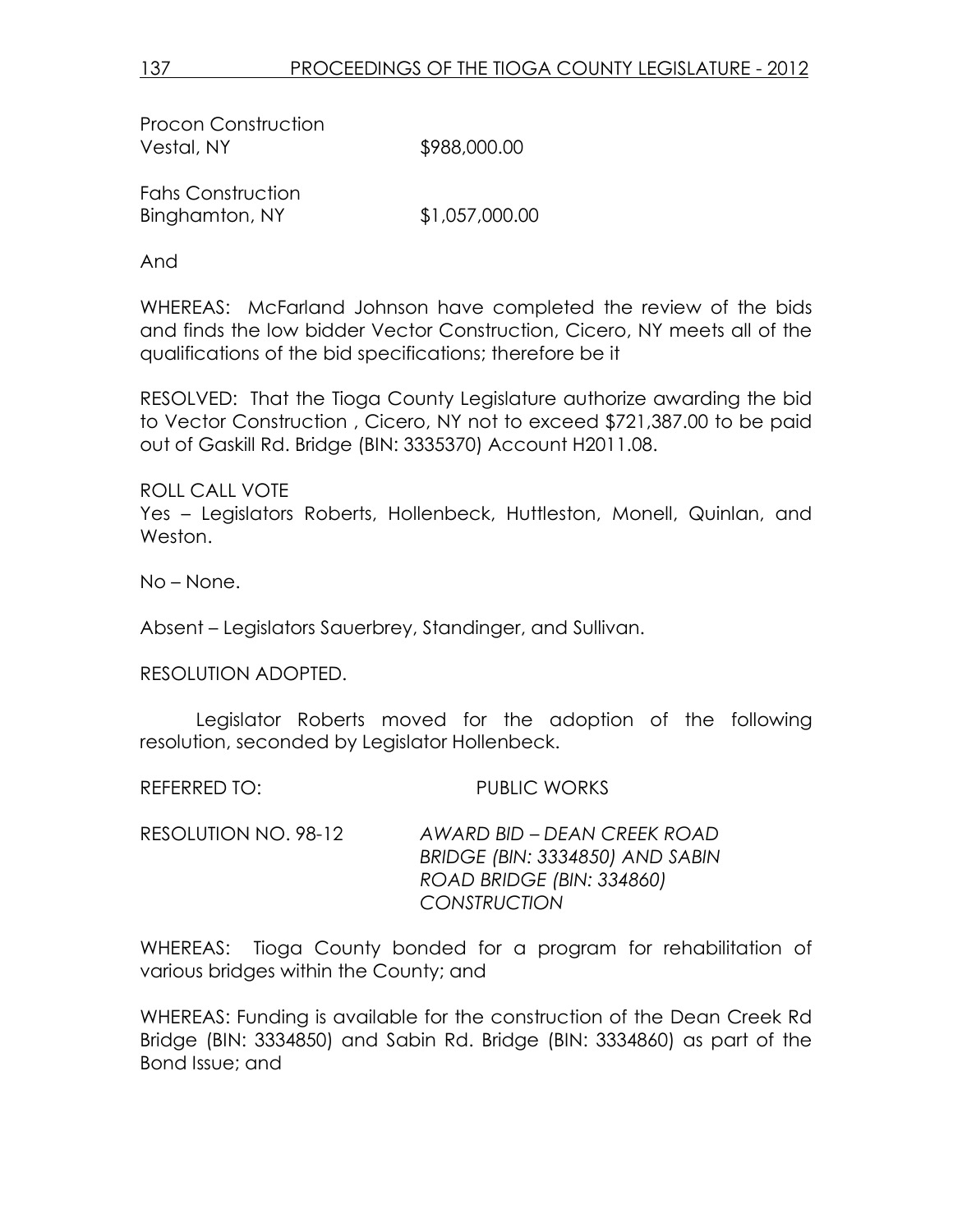WHEREAS: The commissioner of Public Works received sealed bids on March 14, 2012 and the bids were as follows:

| \$897,639.00   |
|----------------|
| \$927,000.00   |
| \$929,774.40   |
| \$954,295.38   |
| \$993,322.90   |
| \$996,000.00   |
| \$1,014,840.00 |
| \$1,035,000.00 |
| \$1,354,313.60 |
|                |

And

WHEREAS: Shumaker Consulting Engineering & Land Surveying have completed the review of the bids and finds the low bidder Silverline Construction, Burdett, NY meets all of the qualifications of the bid specifications; therefore be it

RESOLVED: That the Tioga County Legislature authorize awarding the bid to Silverline Construction, Burdett, NY not to exceed \$897,639.00 to be paid out of Dean Creek Rd. Bridge (BIN: 3334850) and Sabin Rd. Bridge(BIN: 3334860) Account H2011.09.